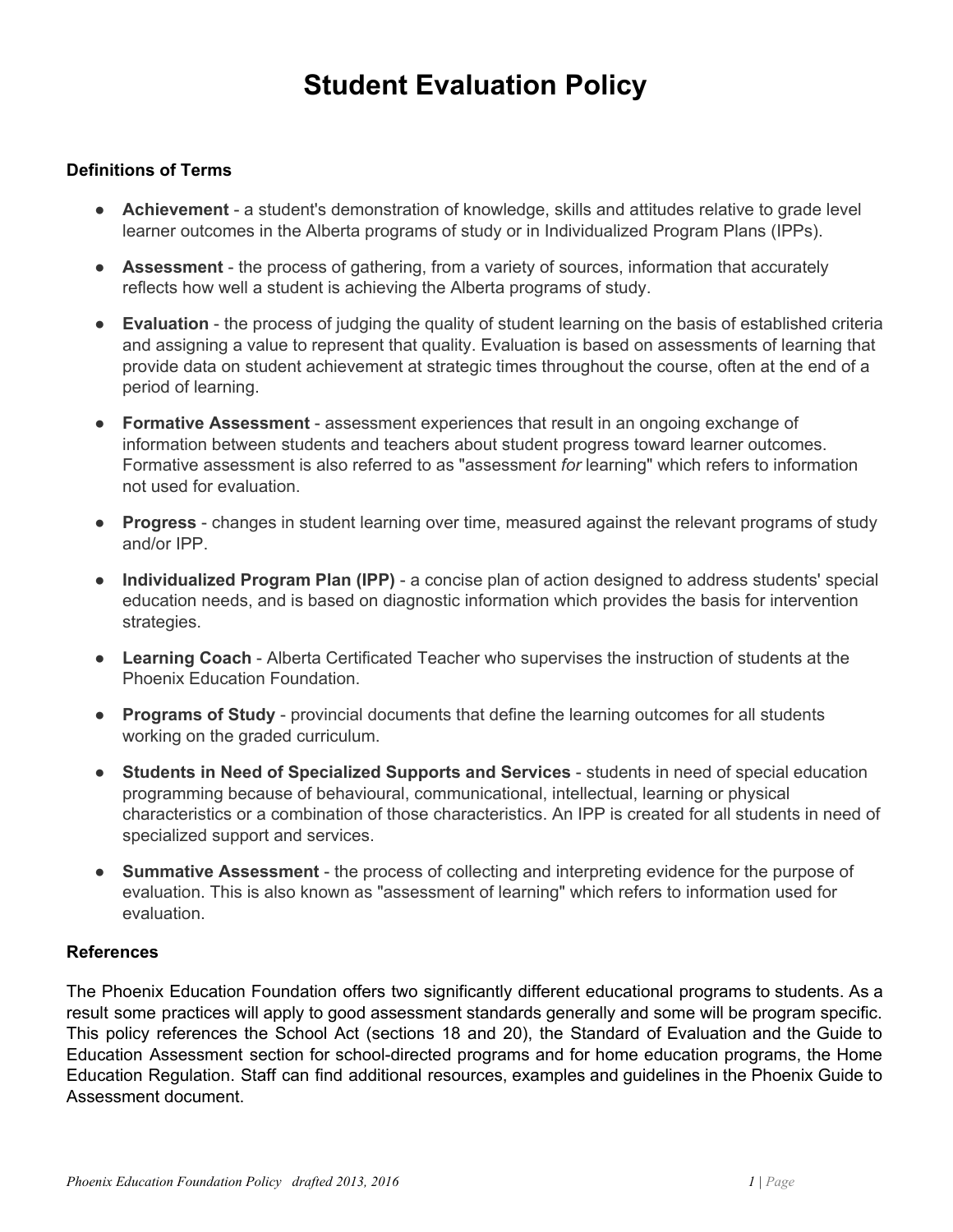### **Background**

The purpose of the policy is to encourage and enhance the use of assessment to guide instruction and improve learning. Assessments provide teachers with information to help them understand what students know and do not know. This information is then used to guide instruction and provide support for students.

Phoenix is committed to ensuring that information about student achievement and growth is used to guide instruction and to meet students' individual educational needs. Assessments and evaluations shall be based on evidence of learning demonstrated throughout the school year.

Information on achievement and growth shall be related to learner outcomes as stated in the student's' educational program plan.

Assessment information is required for students, parents and teachers to track and understand individual student progress and to inform a student's performance, grade/course placement and/or level of programming.

Our programs are based on the premise that parents are equal partners with the Learning Coach and student in the education process. Within this framework the parent, student and Learning Coach set targets for accomplishments and decide how these will be assessed. Outside of this framework, the school is bound by the regulations of Alberta Education and guided by the Guide to Education in regards to the student evaluation.

The purpose of this policy is to assist in improving programs, establishing and maintaining standards, and improving student achievement. The Foundation shall develop, document, keep current and implement student evaluation policies and procedures for conducting continuous assessments and evaluations of student learning in education programs that provide for:

- accurate, fair and equitable student evaluation;
- the parent's right of appeal and procedures for appeal;
- the role of the student, parent and the teacher in evaluations;
- the use of evaluation information for the improvement of the quality of educational programs; and
- timely communication of evaluation information to students, parents and other key stakeholders.

To be most useful, assessment should have the following characteristics:

- It should be part of instruction and should clearly reveal to students what is expected of them. The Learning Coach shall assist the parent by supplying the outcomes of the programs of study for school-directed programs or by assisting the parent in the development of a home-education plan.
- It should be an ongoing process rather than a set of isolated events, with the methods and instruments varied and used in a variety of contexts. The Learning Coach shall discuss various forms of assessment and evaluation with the parent and encourage a variety of options.
- It should focus on a broad range of outcomes, reflecting multiple dimensions of skill development.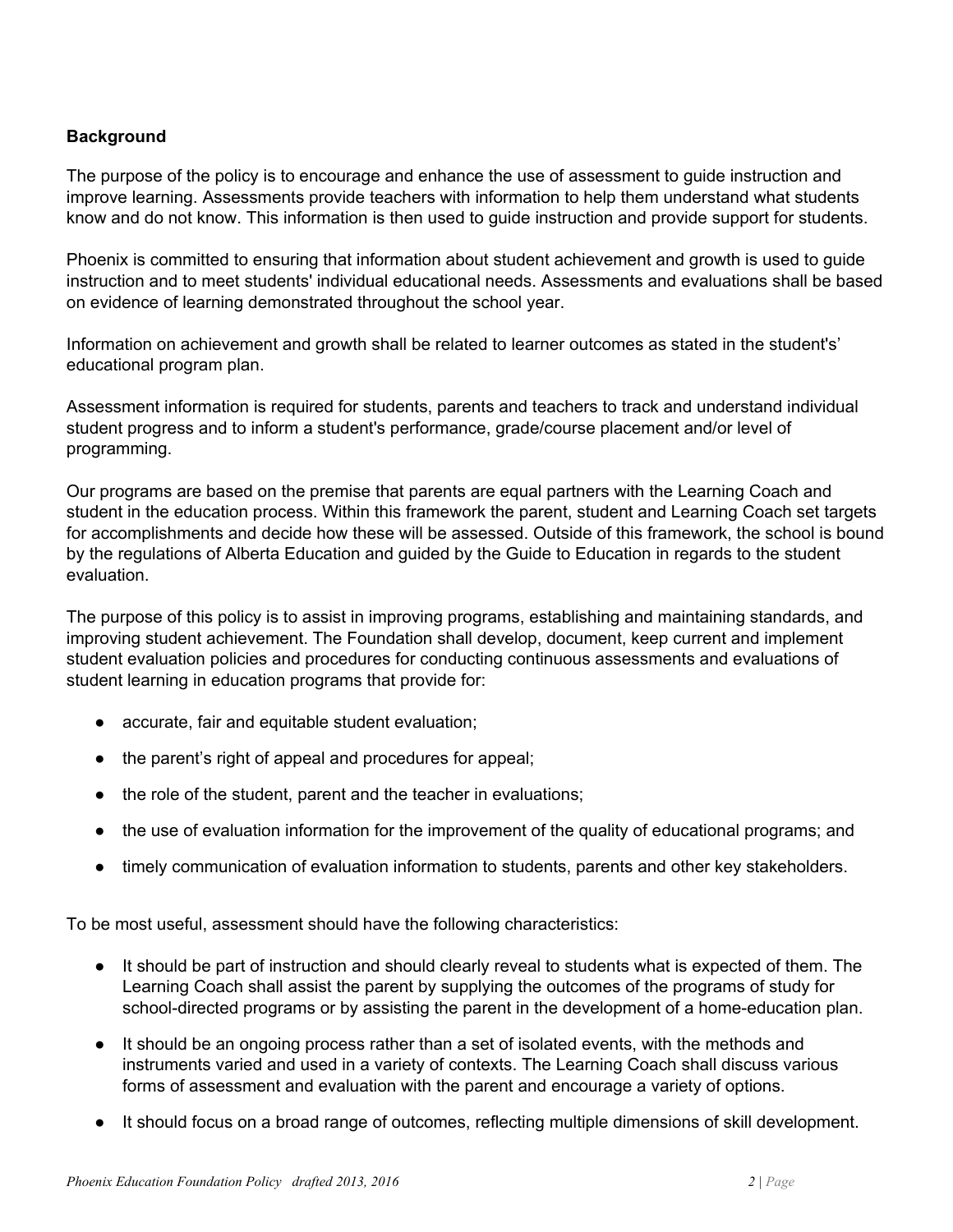- The measures should be appropriate to the student's development and cultural background.
- It should be constructive. It should focus on what a student can do, clearly identifying both strengths and areas of difficulty. It should encourage improvement in areas of difficulty, linking new learning to what a student already knows and can do. Rich descriptive feedback is preferred.
- It should involve students where possible in their own assessment. This gives them responsibility for their own learning and fosters lifelong learning.

## **Requirements**

- 1. The Principal shall be responsible for the development of assessment in collaboration with school staff. The school assessment plan shall be consistent with the provincial goals stated in the Annual Education Results Report, the school's' performance measures and school philosophy.
- 2. A variety of assessments should be used to measure progress over the course of the school year. See the Guide to Assessment for a description of assessment forms and their intended use.
- 3. All learning activities, including assessment shall be linked to the learner outcomes in the programs of study and/or an IPP or the goals of a home education plan.
- 4. The Principal shall ensure that all assessments are reliable and valid and that evaluation is fair.
- 5. The Principal shall make grade and/or course placement decisions in consultation with staff and parents/guardians. These decisions are based on student achievement and best interests of the student.
- 6. Staff are expected to provide ongoing support and opportunities for students to demonstrate their achievement.
- 7. Learning Coaches shall determine students' final level of achievement and communicate the level of student achievement through the annual summary report that shall be placed in the student record at year end.
- 8. Students shall complete the prescribed assignments in order to demonstrate their achievement throughout the term of their course of studies. Learning Coaches shall communicate to students and parents/guardians when assignments are absent or incomplete; and communicating to students and parents/guardians about the remedial procedures that are in place when incomplete or absent student work will adversely impact student achievement.
- 9. Home Education parents as per the regulation are required to keep a dated portfolio of work and a list of assessment for the teacher to review. Teachers will meet twice per year with home education families to conduct two evaluations and review this portfolio.
- 10. All school-directed students shall participate in provincial standardized testing each year. Our strategy for implementing this is detailed in our Annual Education Results Report and three year plan. Home Education students shall as per the regulation continue to have the opportunity to participate in these exams.
- 11. High school, students can request to challenge a course and complete a formal, summative assessment process if the student believes they have the knowledge, skills and attitudes for the course as specified in the programs of study. The process for a course challenge is outlined in the Guide to Education.